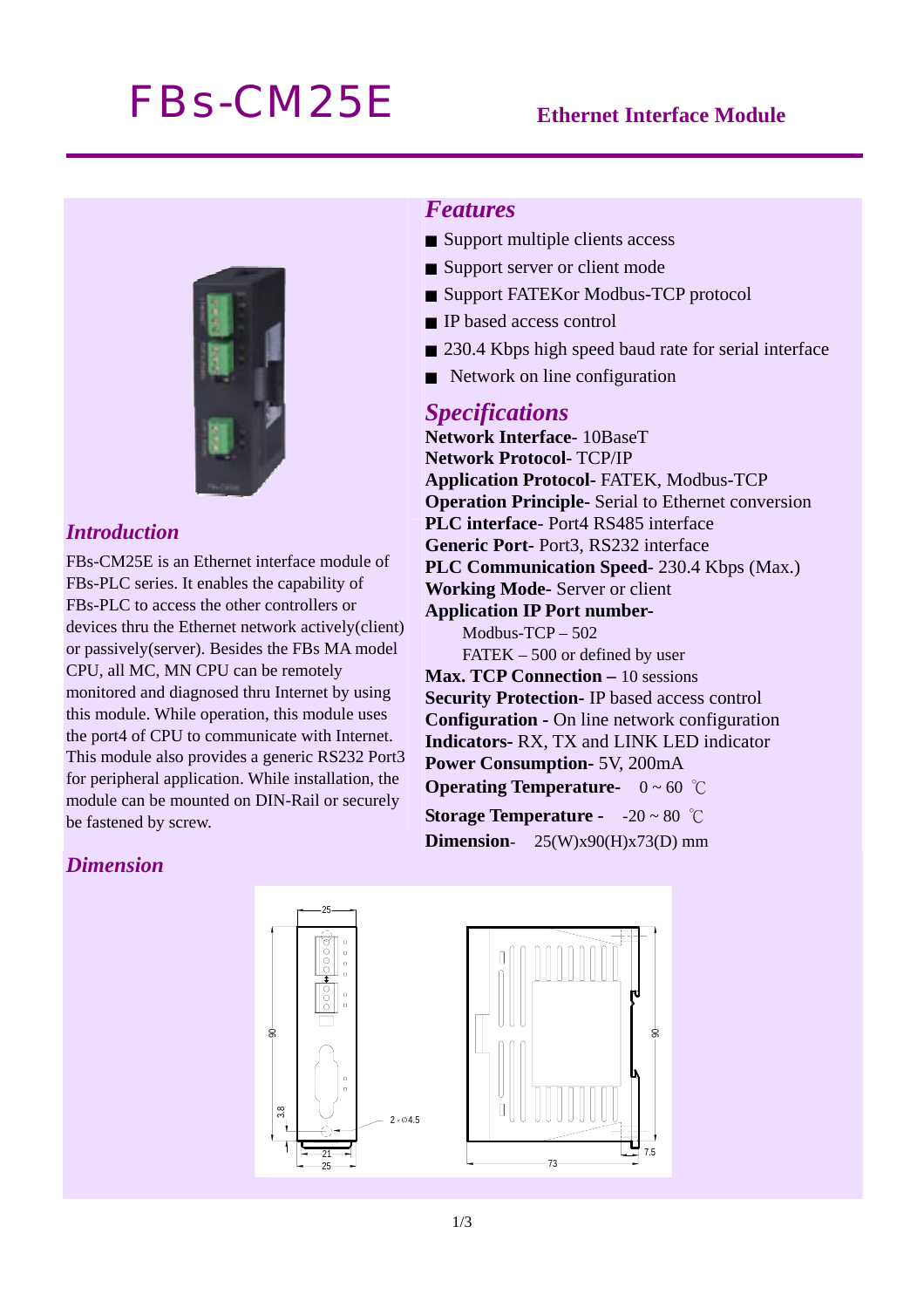# *FBs-CM25E* **Ethernet Interface Module**

# *Indicators*

#### *Module Working Status Indicator*

**RUN:** Fast blink when works normally. Slow blink when on line configuration is proceed.

#### *Network Indicators*

**LINK:** When lit means connection OK.

- **TX:** When lit means a message is being transmitted by this module
- **RX:** When lit means network exist a message

#### *Port4 indicators*

- **TX:** When lit means a message is being transmitted by port4.
- **RX:** When lit means a message is being observed in the port4 lines.

#### *Port3 indicators*

- **TX:** When lit means a message is being transmitted by port4.
- **RX:** When lit means a message is being observed in the port4 lines.

### *Switches and Connectors*

#### *Ethernet Connector*

To reinforce the resistance to the machine vibration, instead of using conventional RJ-45 connector, this module use a 4 pin Euro connector for network connection. The labels 3,6,1,2 near this connector correspond to the standard RJ-45 signal. that means 3 for RX+(WHITE+GREEN), 6 for RX-(GREEN), 1 for TX+(WHITE+ORANGE) and 2 for TX-(Orange).

#### *Port4 Connector*

RS485 interface. +,- connected to the positive and negative polarity signal of RS485 interface respectively. G is

#### signal ground.

#### *Port4 Terminator Switch*

Its position is beneath the Port4 connector, use this switch to determine if the built in terminator for Port4 is engaged or not.





No Terminator(OFF) With Terminator(ON)

### *Port3 Connector*

RS232 interface DB9F connector. The Pin 2 is TX output, the Pin 3 is RX input and the Pin 5 is signal ground.